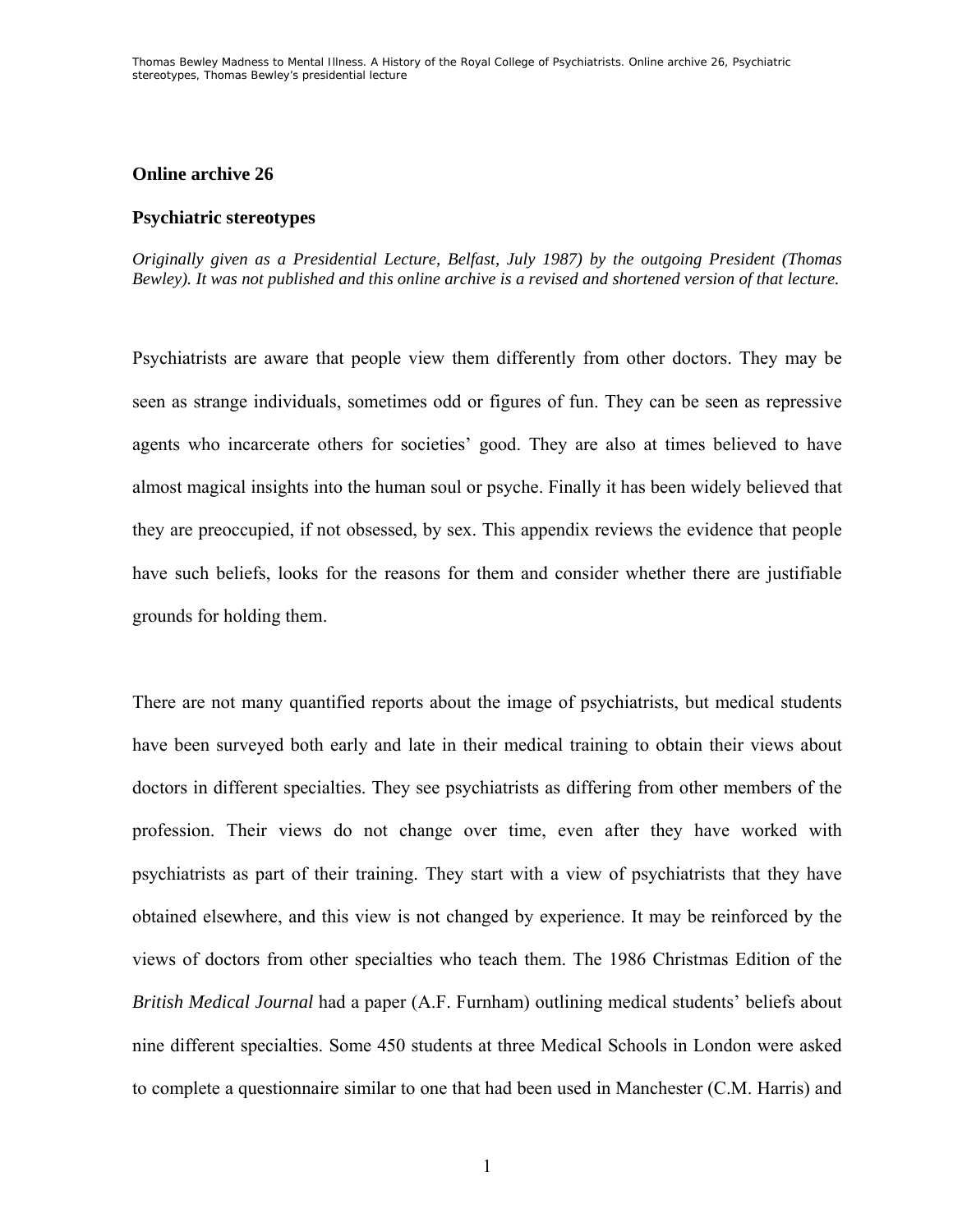Thomas Bewley *Madness to Mental Illness. A History of the Royal College of Psychiatrists*. Online archive 26, *Psychiatric stereotypes*, Thomas Bewley's presidential lecture

Oklahoma (Bruhn J.G. and Parsons O.A.). The students' views about psychiatrists were very clear. Psychiatrists and Surgeons came at opposite ends of a spectrum of ideas and beliefs about doctors. Over half of the 50 items in the questionnaire showed psychiatry at one extreme. Thus, compared with the other specialties, London students were of the opinion that:

'Psychiatry had advanced least in recent years; psychiatrists were less stable than other doctors; psychiatry was the least expanding frontier in medicine; psychiatry had the lowest status in medicine; psychiatry was the most unscientific and imprecise specialty; psychiatry was more of a waste of a medical education; psychiatrists were fuzzy thinkers; psychiatry was unrewarding; psychiatrists were more concerned to establish rapport with their patients and psychiatrists talked a lot but did little; furthermore, the students thought that psychiatric treatment caused patients to worry too much; psychiatric facts were mere speculations; psychiatric treatment was basically fraudulent; few results were replicable; psychiatric theories were far removed from practice; research in psychiatry showed less patient improvement; psychiatrists tended to overconceptualise their patients' problems; psychiatry was more of an art than a science; psychiatric patients got better less often; there were too many doubts about psychiatry; psychiatrists were held in poor regard by other doctors; psychiatrists tended more to treat the whole patient; psychiatry was the least important area of medicine and psychiatric patients tended to make more emotional demands than other patients. Nevertheless, psychiatric patients' problems were particularly important and challenging; psychiatric patients were the most interesting and psychiatrists were less dogmatic than other doctors.'

### **SOURCE OF STEREOTYPES**

Similar findings had been reported by Bruhn and Parsons from Oklahoma in 1964 and by Harris from Manchester in 1981. There was little change over time in views. Whether they were surveyed at the time they came into medical school or at the time they left made little difference. Stereotypes of a psychiatrist might be found in literature, drama, films, newspapers and humour. It is presumably from such sources that most people (including medical students), who have not had professional or personal contact with a psychiatrist, get their ideas. Professor Neil Kessel wrote an article in the *Lancet* called 'Beknighted Psychiatrists' describing three psychiatrists who in his view represented three of the stereotypes of members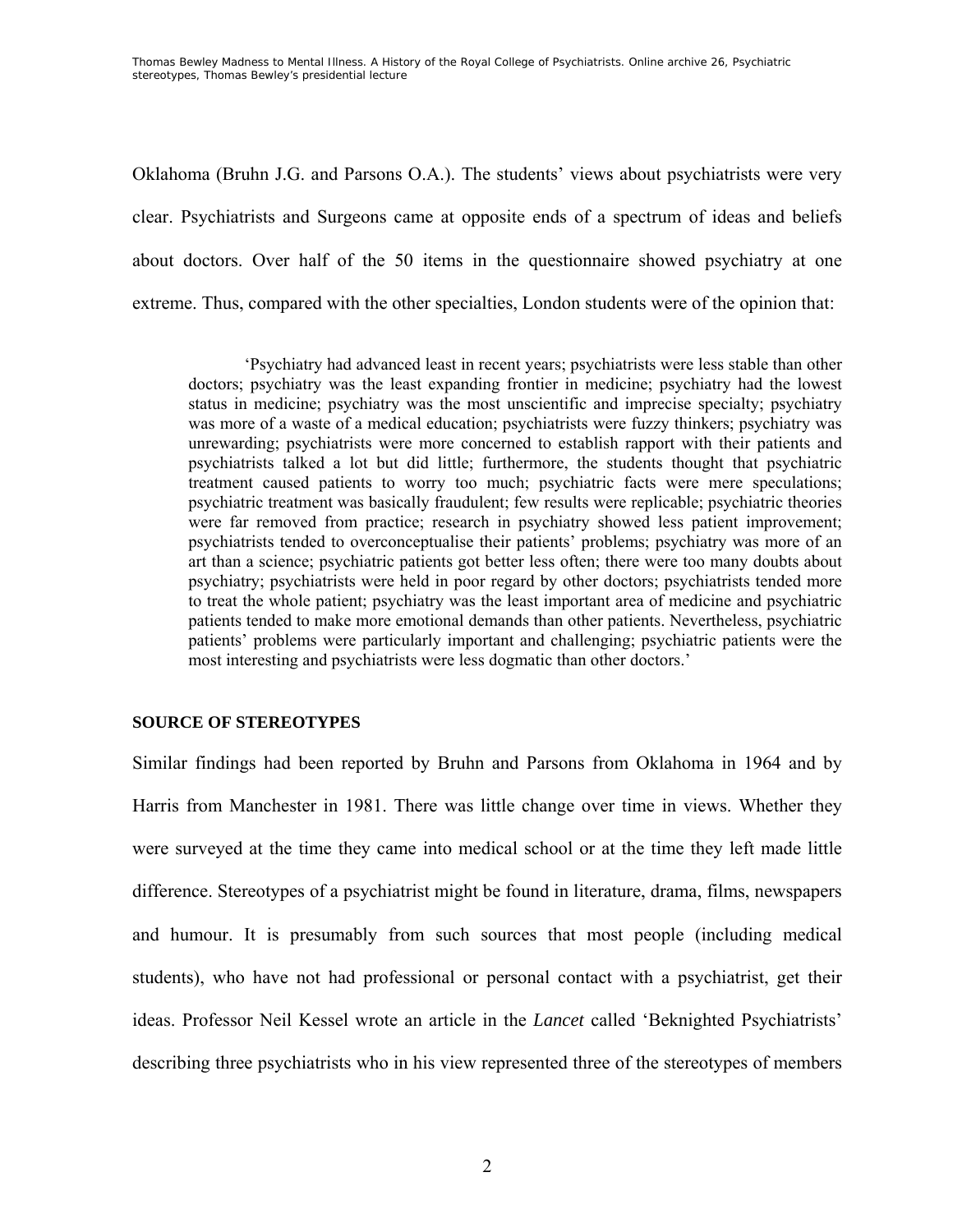Thomas Bewley *Madness to Mental Illness. A History of the Royal College of Psychiatrists*. Online archive 26, *Psychiatric stereotypes*, Thomas Bewley's presidential lecture

of the profession. The first of these was Sir Roderick Glossop who, in the words of P.G.

Wodehouse,

'toddles round, gives the patient the once-over, talks about over-excited nervous systems, and recommends complete rest and seclusion and all that sort of thing… I suppose that being in that position – I mean constantly having to sit on people's heads while their nearest and dearest 'phone to the asylum to send round the wagon – does tend to make a chappie take what you might call a warped view of humanity.'

Wodehouse describes Sir Roderick….

'Having had so much to do with loonies has given him a rather sharp and authoritative manner on occasions … There is something about the man that is calculated to strike terror into the stoutest heart … His eyes go through you like a couple of Death Rays … He has a head like the dome of St. Pauls and eyebrows that want bobbing or shingling to reduce them to anything like a reasonable size … I suppose he must have taken about a nine or something in hats. Shows what a rotten thing it is to let your brain develop too much'.

Sir William Bradshaw from Virginia Woolf's novel *Mrs. Dalloway* was an unattractive figure.

He had a 'reputation of sympathy, tact and understanding of the human soul' but he was 'not a

nice man'. Where Sir Roderick would do his locking-up for the good of the patient, Sir

William shut people away because they threatened society.

'Worshipping proportion, Sir William not only prospered himself but made England prosper, secluded her lunatics, forbade childbirth, penalised despair, made it impossible for the unfit to propagate their views until they, too, shared his sense of proportion. Naked, defenceless, the exhausted, the friendless, received the impress of Sir William's will. He swooped; he devoured. He shut people up. It was this combination of decision and humanity that endeared Sir William so greatly to the relatives of his victims'.

'He could see the first moment they came into the room … He was certain directly he saw the man; it was a case of extreme gravity. It was a case of complete breakdown – complete physical and nervous breakdown, with every symptom in an advanced stage, he ascertained in two or three minutes (writing answers to questions, murmured discreetly, on a pink card)'. 'How long had Dr Holmes been attending him? Six weeks. Prescribed a little bromide? Said there was nothing the matter? Ah yes (these General Practitioners! Thought Sir William. It took half his time to undo their blunders. Some were irreparable). If Mr Smith would wait, said Sir William, he would speak to Mrs. Smith in the next room. Her husband was very seriously ill. Did he threaten to kill himself? … It was really a question of rest, rest, rest; a long rest in bed. There was a delightful home in the country where her husband would be perfectly looked after. Away from her? She asked. Unfortunately; yes; the people we care for most are not good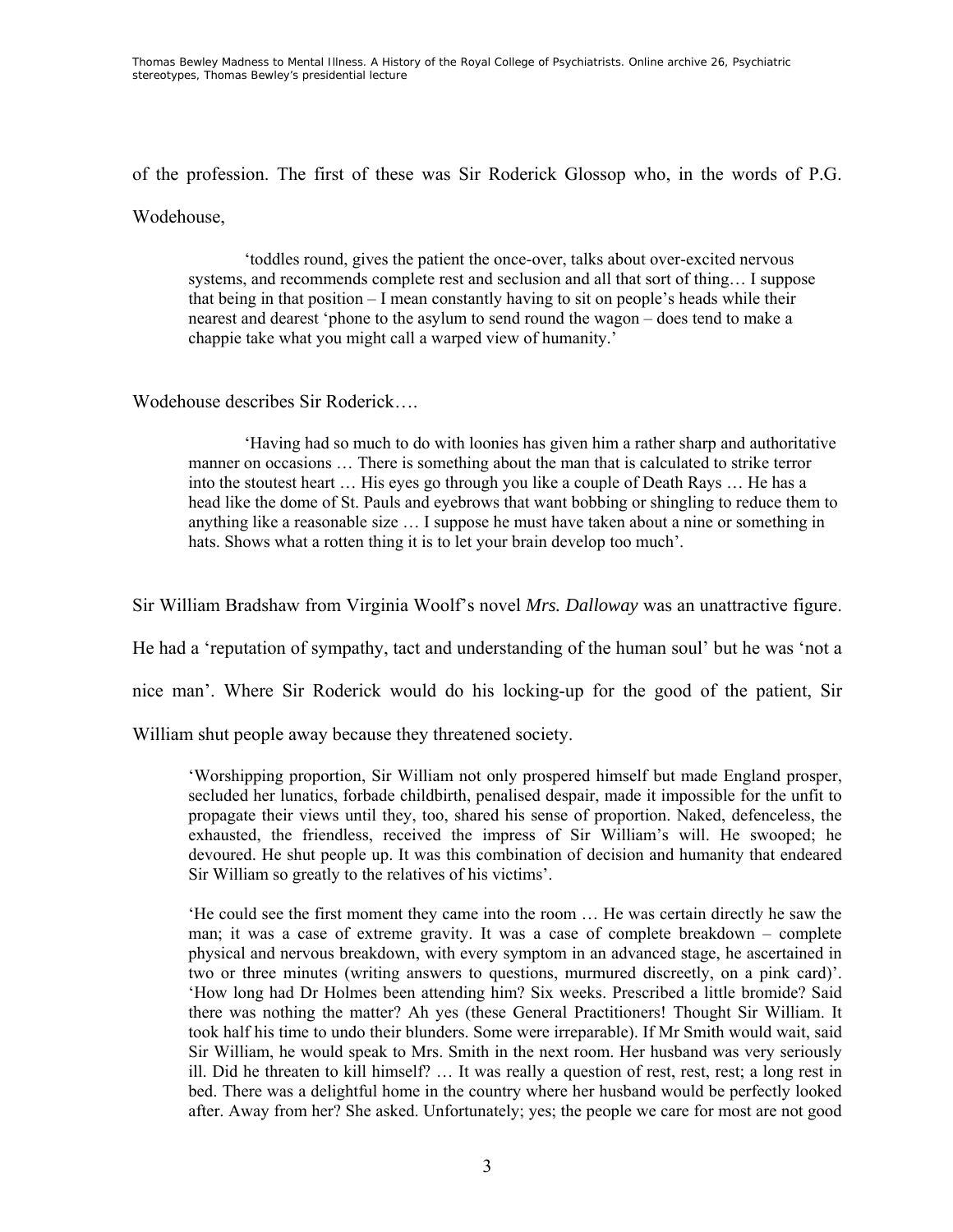for us when we are ill … Shortly and kindly Sir William explained to her the state of the case. He had threatened to kill himself. There was no alternative. It was a question of law … We have had our little talk said Sir William ... We have been arranging that you shall go into a home ... We all have our moments of depression ... Try to think as little about yourself as possible, said Sir William kindly. Really, he was not fit to be about. Trust everything to me, he said, and dismissed them'.

Virginia Woolf herself had had much mental illness, so her views of this psychiatrist may have

been coloured by her own experiences.

The third titled psychiatrist that Professor Kessel referred to in his paper was Sir Henry Harcourt-Riley, T.S. Eliot's omniscient-seeming psychiatrist from the *Cocktail Party*. He was a very different type of psychiatrist from the first two and was of the type thought of as being able to look into someone's eyes and see that their soul was rotten. Eliot lets him describe himself:

'I do not trouble myself with the common cheat, Or with the insuperably, innocently dull. My patients such as you are the self-deceivers Taking infinite pains, exhausting their energy, Yet never quite successful. You've both of you pretended To be consulting me; both tried to impose upon me Your own diagnosis, and prescribe your own cure. But when you put yourself into hands like mine You surrender a great deal more than you want to'.

 'I always begin from the immediate situation And then go back as far as I find necessary. You see, your memories of childhood – I mean, in your present state of mind – Would be largely fictitious; and as for your dreams, You would produce amazing dreams, to oblige me. I could make you dream any kind of dream I suggested, And it would only be to flatter your vanity, With the temporary stimulus of feeling interesting. I could make you feel important, And you would imagine it a marvellous cure'.

'How did you know all this'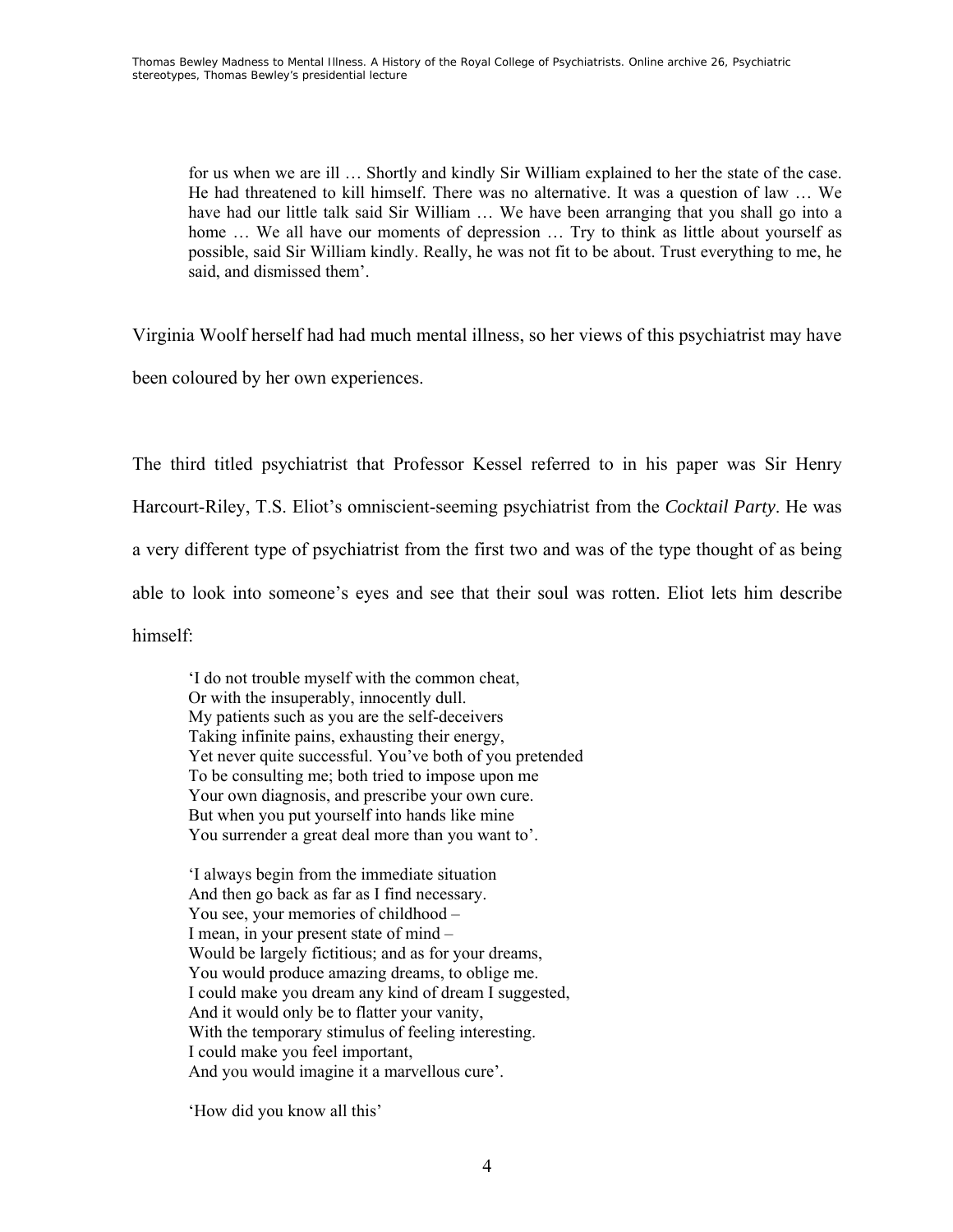'That I cannot disclose. I have my own methods of collecting information. About my patients. You must not ask me to reveal it – That is a matter of professional etiquette'. 'I often have to make a decision. Which may mean restoration or ruin to a patient. And sometimes I make the wrong decision'.

In his paper, Professor Kessel asked how we could reconcile these 'caricatures' with ourselves, and was concerned that our medical colleagues might see us as those authors saw us. Psychiatrists may be seen as odder than their patients. They may also be seen as gaolers. They are also seen as magical healers with greater insights into the mind than other human beings, spiritual guides or noble magicians.

### **PSYCHIATRISTS IN NOVELS**

Dr Marjorie Meehan reviewed twenty-two novels. These depicted psychiatrists as useless nonentities, villains or noble characters (magical or spiritual guides). She ended her article pointing out that it was 'certainly true that many authors tended to disparage psychiatrists, but by no means all'. The body of fiction did not present a single or consistent image of a psychiatrist. Charles Winwick, who reviewed thirty-five novels, found an Institutional Psychiatrist was often a fool who was less intelligent, and far less attractive as a human being than his patients. The picture was of an inept and inert professional staff. The least attractive member was its Director. Those in private practice did not help their patients much. All practitioners had grave sexual and marital difficulties. Science fiction might be expected to give more extreme examples. A novel *Mind Alone* showed how such writers viewed psychiatrists. Dr Waterson, 'one of the new electronic psychiatrists', hummed like an electric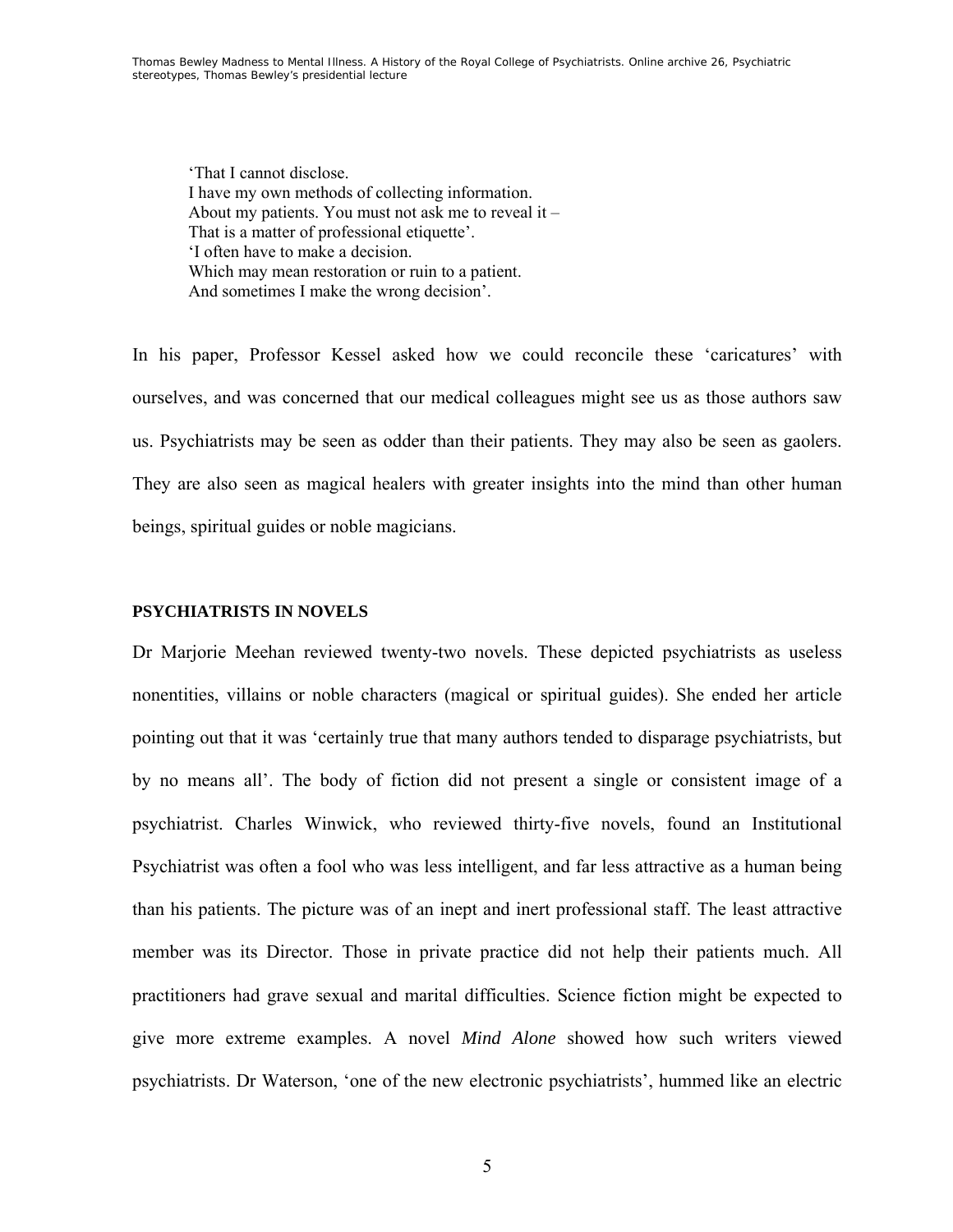motor as he worked. His little black eyes glittered like nuclei and his black hair perpetually stood on end, as if charged with electricity. Another gave the same impression of being a machine himself. He took a sheaf of paper from the bottom of a pile and began to deal them out on the desk like a pack of cards. He then collected the papers he had dealt out and fanned them out like a bridge hand. 'I do this because I want to pile all the papers together and set fire to the lot. Impossible by my own decision, so I relieve my feelings by controlling them, destroying their significance, then restoring it'. This unusual display of occupational autotherapy did not lower him in his visitors' eyes. He solved their problems and all ended happily.

# **PSYCHIATRISTS IN FILMS**

Irving Schneider reviewed films depicting psychiatrists. The first made his appearance in 1906, the imposing but harried superintendent of *Dr Dippy's Sanatorium*. Schneider identified three types of 'movie psychiatrist', whom he called 'Dr Dippy, 'Dr Evil' and 'Dr Wonderful'. Dr Dippy was crazier or more foolish than his patients. His treatment methods tended to be bizarre, impracticable or unusual. Some of the better known doctors in this category were Wyrley Birch, in *Mr Deeds Goes to Town*, Fritz Field in *Bringing Up Baby*, Fred Astaire in *Carefree*, Peter Sellers in *What's New Pussycat?*, Mel Brooks in *High Anxiety*, Richard Benjamin in *Love at First Bite* and Peter Bonerz in *Serial*.

The second type was Dr Evil. He was a familiar figure in the history of horror movies and had his first appearance in the early *Cabinet of Dr Caligari*. Dr Caligari was the model for the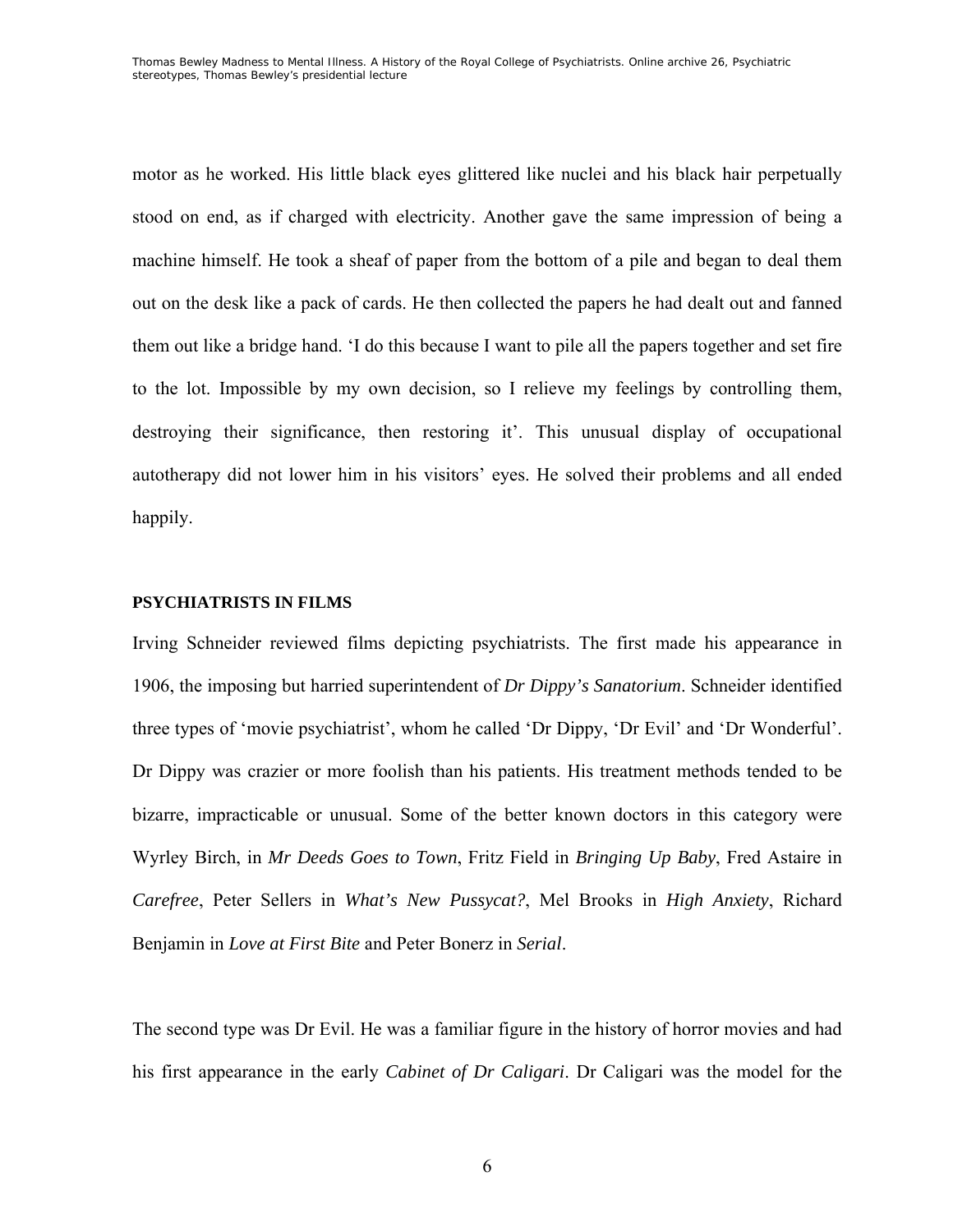psychiatrist who became evil because he dabbled in the forbidden, dangerous area of experimentation. Other Dr Evils were psychiatrists who used their powers for personal profit. From the *Criminal Hypnotist* to *Nightmare Alley* to *Shock Treatment* to *I, the Jury* and beyond, there had been a line of psychiatrists who used authority or skill to bilk patients of their money. The last type of Dr Evil was the psychiatrist who was sufficiently mad, neurotic or insecure to abuse his profession and perform evil deeds. An example, was the doctor played by Michael Caine in *Dressed to Kill*, a psychiatrist who, when sexually aroused, became a homicidal transvestite amnesiac. Another famous homicidal psychiatrist was played by Leo G. Carroll in *Spellbound*. Others of this group appeared in *Frances* and *One Flew Over the Cuckoo's Nest*. *Silence of the Lambs* involved a psychiatrist who, as a serial killer, ate his victims' corpses. The chief characteristic of Dr Evil was his willingness to use what have been viewed as coercive tools available to psychiatry. These included commitment of patients to an institution, experimentation, E.C.T., lobotomy, heavy medication and hypnosis. These became tools for control, manipulation power, revenge and financial gain. In the public's mind these methods have all become associated with nefarious pursuits. It was hard to find sympathetic presentations of these treatments.

Dr Wonderful was a more recent arrival, invariably warm, humane, modest and caring. Patients could see and talk to him at any time. In his treatment Dr Wonderful was a specialist skilled at improvisation, coming up with the appropriate, if often unorthodox, manoeuvre or interpretation, at just the right time. This was especially useful in that favourite device the uncovering of the traumatic event, the royal road to the instantaneous cure (the buried treasure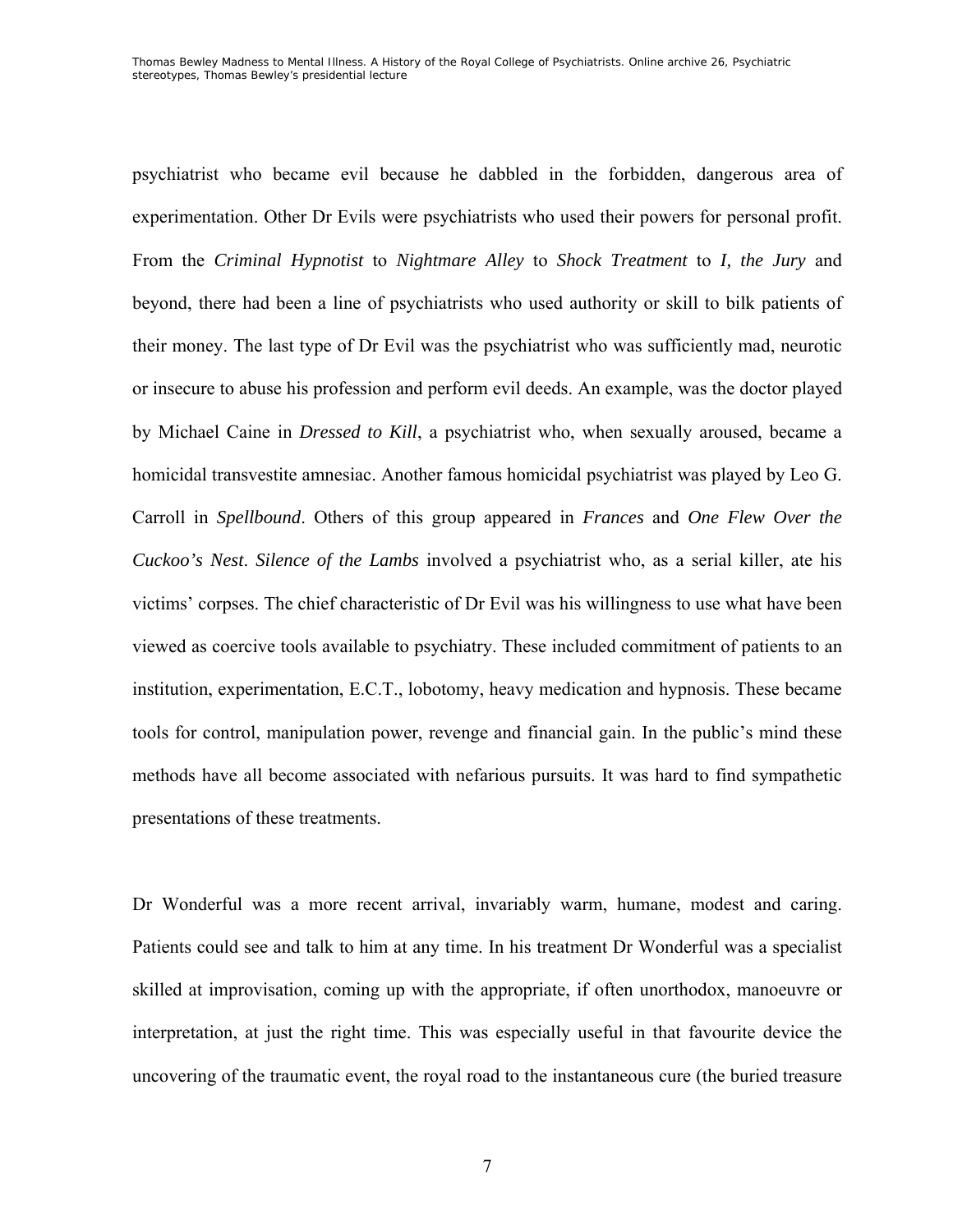school of psychotherapy). Dr Wonderful eschewed E.C.T. Lobotomy and heavy use of psychotropic drugs were not in his armamentarium. Occasionally he would use hypnosis or 'truth serum' but only in a deeply caring manner, never manipulatively. His chief method was the talking cure.

Schneider (1985) reviewed two hundred and seven American films. He calculated the prevalence of each type of psychiatrist. He found 35% of the practitioners had been Dr Dippys, 15% Dr Evils, 22% Dr Wonderfuls, 14% were unclassifiable and 9% hapless or inept with 5% effective but not easily typed. If exploitation movies had been included, the percentage of Dr Evils would have increased. This was not a flattering distribution of therapists. Only 27% of practitioners were judged to be effective and up to 20% cruel or dangerous.

A survey of lay attitudes to ECT (O'Shea 1983) indicated public hostility and a tendency to accept adverse publicity without questioning. The majority of those who had seen 'One flew over the cuckoo's nest' reported being 'put off ECT' by the film. Television was no better. Louis Appleby (1991) reviewed ITV's weekly psychosoap *Shrinks* (the case book of a plush clinic in North London). There was a middle-aged Lothario, a grieving Father, a kidnap victim and a man who could think only of money (these were the psychiatrists). *Shrinks* was unrealistic, presenting them as magicians. Despite the personal traumas, the foibles and feet of clay, the 'shrinks' were heroes: mind readers who could look inside their patients, see what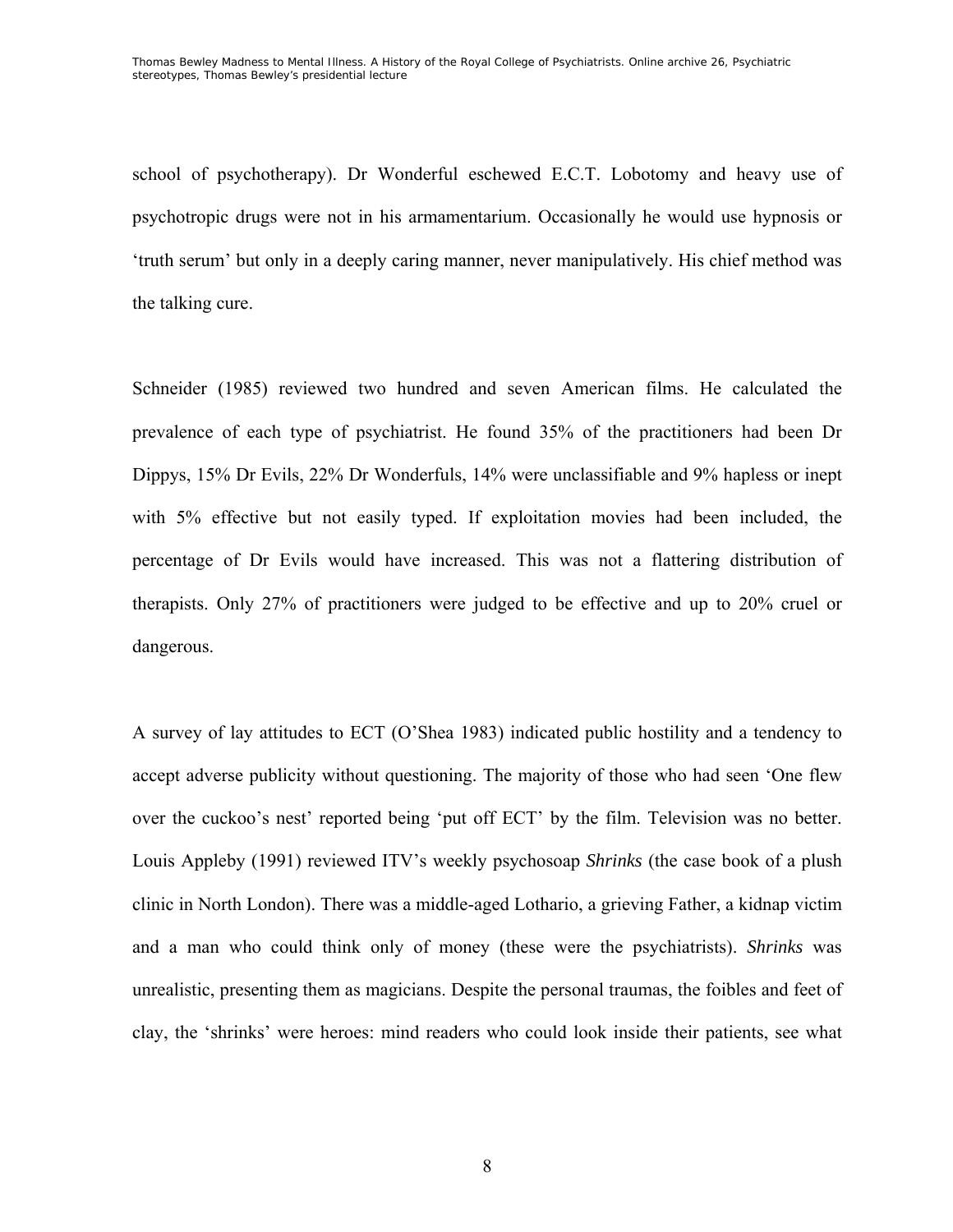they were hiding, and out-manoeuvre them with irresistible mind games. This caricature of 'Dr Wonderfuls' might be one that psychiatrists secretly encourage.

### **PSYCHIATRISTS IN JOKES**

Some insights into views of psychiatrists and their work come from looking at the terms used to define them. These are not always complimentary and Roget's *Thesaurus* (1982) shows the word 'psychiatrist' as alienist, psychotherapist, psychoanalyst, head shrinker, shrink,

trickcyclist, mad doctor and such like. Also stigmatised are psychiatric units, lunatic asylum, mental home, psychiatric hospital, mad house, locked ward, padded cell, bedlam, boobyhatch, loony bin, bin, nuthouse and funny farm. Defensive ridicule plays a part in jokes. These suggest that members of the profession are odd, over interested in sex and (particularly if American) over concerned with money. Psychiatry was to do with split minds. 'Psychiatry is the care of the id by the odd'. 'Anybody who goes to see a psychiatrist needs his head examined'. 'My psychiatrist and I agree that when we both think I'm ready I'll drive my car off the Verizano Bridge'. 'A psychiatrist goes to the Folies Bergères to look at the audience'. 'You go to a psychiatrist when you're slightly cracked and keep going till you are completely broke'. 'Most shoplifters aren't rich enough to be diagnosed as kleptomaniacs'. 'A neurotic builds a castle in the air. A psychotic lives in it. A psychiatrist collects the rent'. Further jokes confirm the over-interest in sex. 'I've all my clothes off, where shall I put them?' Psychiatrist: 'on top of mine'. 'Kiss you. Certainly not, that would be unprofessional. Surely you realise I shouldn't be on this couch with you' (Mini Ha Ha 1968). Some were hardly psychiatric jokes. 'The psychiatrist who died in Custer's last stand wasn't in the fight. He went along to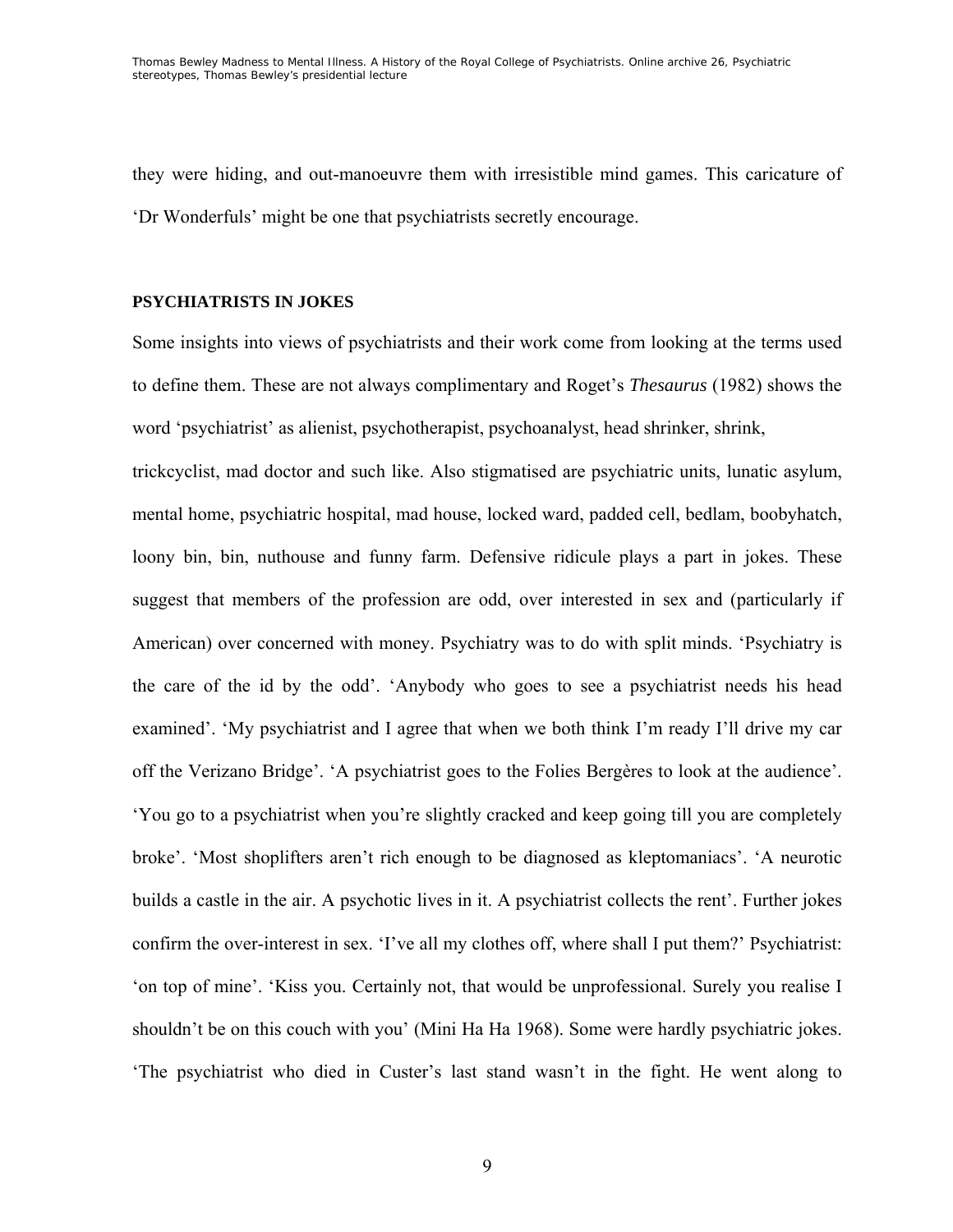complain about the noise'. This could be told of anyone but a psychiatrist can be a paradigm for the foolish. The nadir in low esteem was a Times leading article in 1982 saying 'At last somebody has defined the value of a psychiatrist: a man holding hostages at gunpoint at St. Jude's Research Hospital, Memphis released one of them, a psychiatrist, in return for five hamburgers, five cheeseburgers and some potato crisps'.

### **STEREOTYPES: ODDNESS**

People have difficulty distinguishing between psychiatrists, psychologists, psychoanalysts, psychotherapists, social workers, lay therapists and 'mind experts' of every sort. They do not always know which are medically qualified. The media image of psychiatrists remains confused – gaolers, analysts, mind readers, or eccentrics come to mind. This confusion is a fertile ground for fear and stigmatisation. A straw poll of patients attending an emergency department showed strange concepts about psychiatrists. Only 50% thought that psychiatrists were medically trained. 75% thought that all psychiatrists were analysts. None knew the difference between a psychologist and a psychiatrist. Worse of all, 75% thought a stage hypnotist was a psychiatrist (McKenzie, 1994). Alan Gregg looked at the status of psychiatrists at the end of the asylum era. He stated:

'Most of you spend too many of your working hours among your intellectual inferiors and occupy positions rarely exposed to the criticisms of your equals in maturity or rank. Many of you have had long experience of power and authority not commonly challenged. All of you possess intellectual subtlety, quite adequate to dispose of almost any accusation, and an emotional imperturbability and professional serenity which has had diurnal exercise in walking through your wards. Your major limitations would be these: you are badly recruited, you are isolated from medicine, you are overburdened, and you are too inarticulate and long suffering to secure redress from the public of some of the handicaps from which you and your patients suffer'… 'Most psychiatrists are so ill trained in medicine that they cannot command the respect which would welcome them as collaborators in the wards of a general hospital. The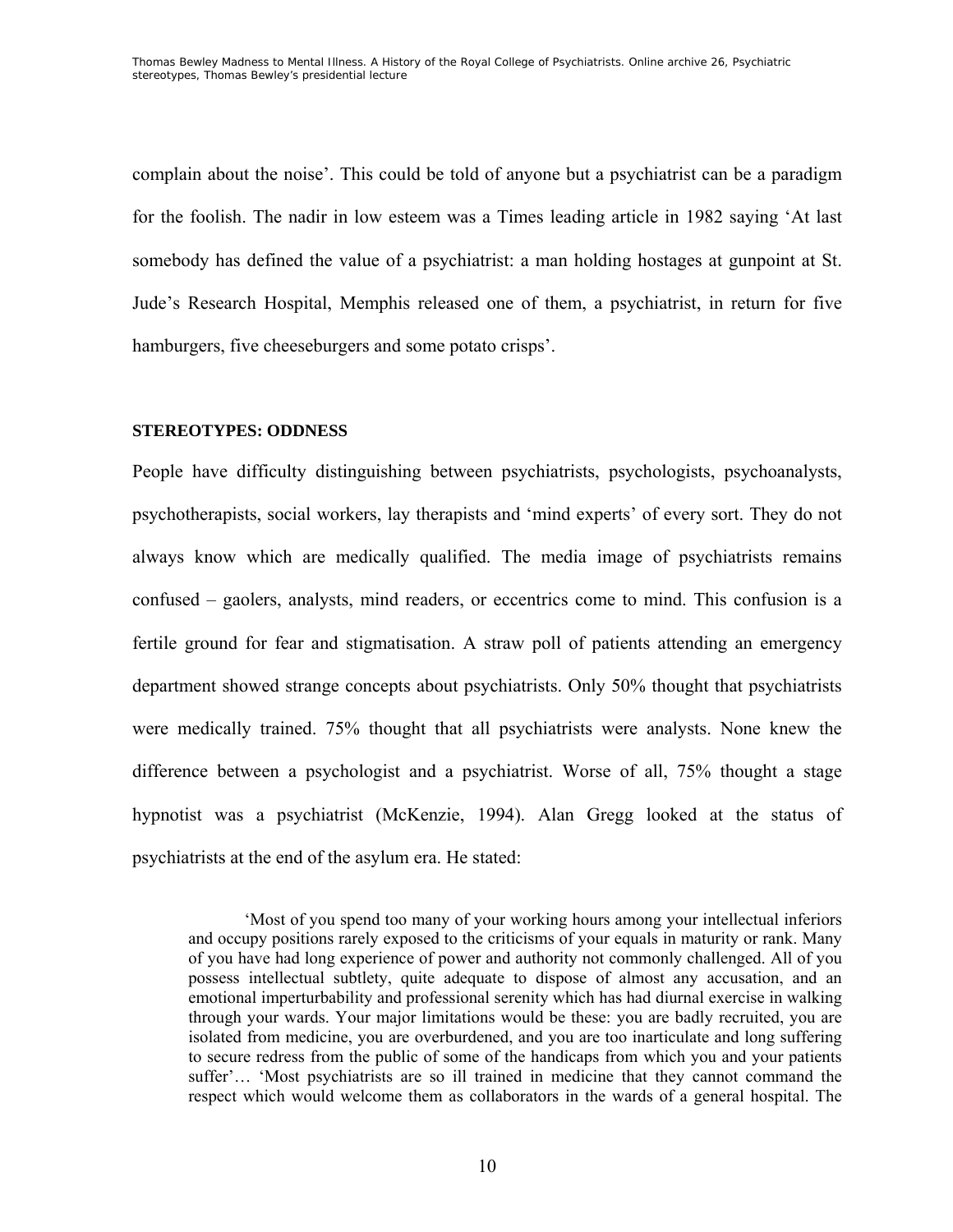young doctors entering the state hospital services are assigned to work on their wards on the assumption that, though untrained and unsupervised, they would be competent. Such a procedure would disgrace even a very quiet surgical service'.

Fortunately junior psychiatrists are now beginning to be better educated and trained. There are other beliefs and behaviours to support the notion that psychiatrists are inadequate, odd and overconcerned with sex. For two centuries, some psychiatrists believed that insanity was caused by masturbation. Today no-one believes this and the masturbatory hypothesis has been finally abandoned. This history is not one in which present day psychiatrists feel much pride (Hare, 1962). Psychoanalysis introduced the hypothesis that repressed infantile sexuality affected the development of character and might be important in the genesis of later neurotic illnesses. This could be a further reason for the view that psychiatrists are over concerned about sex.

### **STEREOTYPES: WICKEDNESS**

In the USSR dissenters were detained in mental hospitals when they were not ill. Psychiatrists were involved in this and their methods of thought and the rationalisations they used were clearly outlined in *A Manual on Psychiatry for Dissenters* by Vladimir Bukovsky and Semyon Gluzman (1974). This gave advice to anyone who might be considered to be a dissenter who was referred for a psychiatric opinion. Since the doctor would endeavour to find the person mentally unstable and needing detention in a mental hospital, they advised on how to deal with the various types of psychiatrist encountered. Those included the Novice Psychiatrist, the Academic, the Writer of a Dissertation, the Voltarian, the Philistine and finally the Professional Hangman (who deliberately practised the exculpation of mentally healthy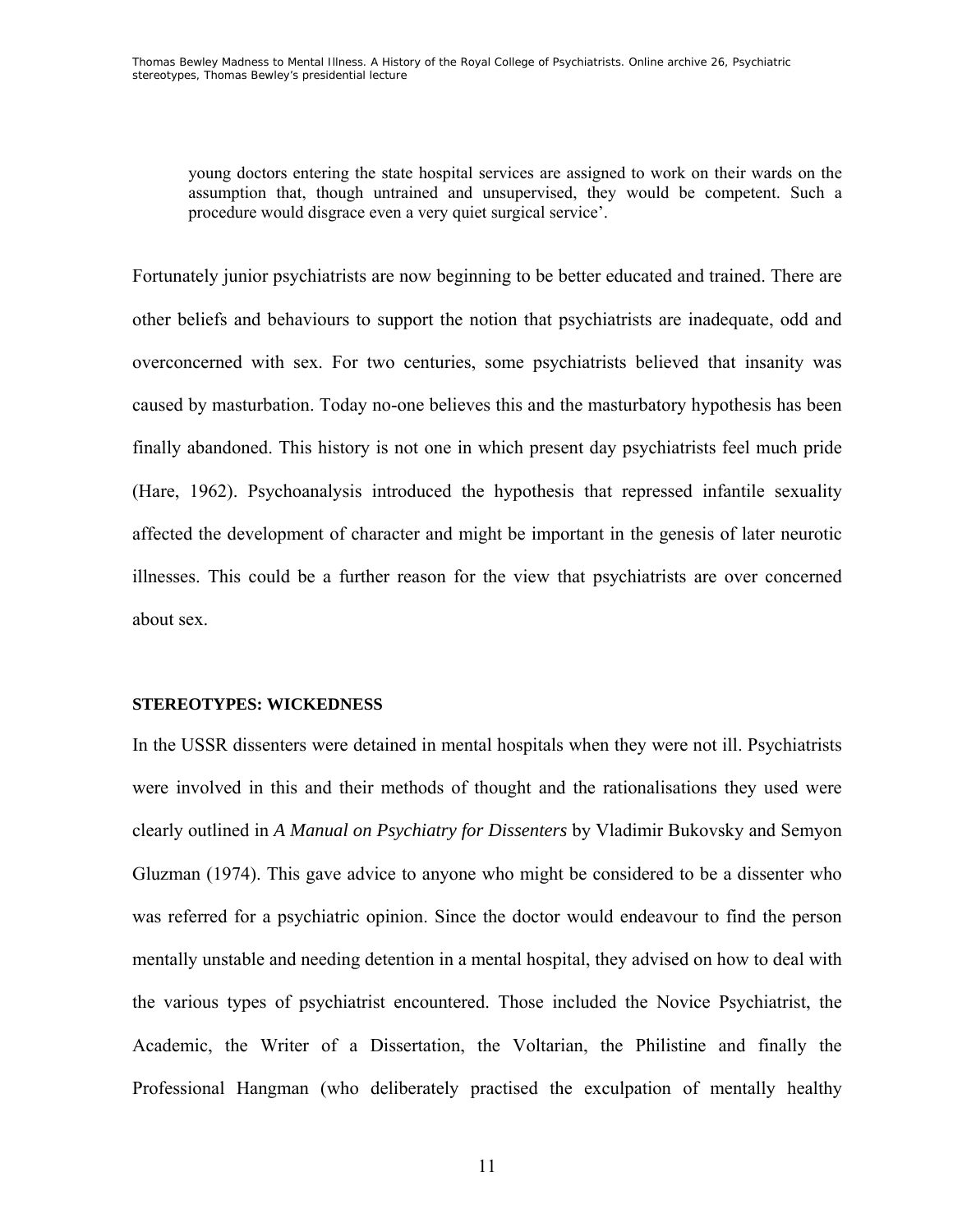persons). Each in different ways could find you mad. In Japan some psychiatrists condoned horrendous brutalities against patients. A patient at a hospital outside Tokyo had complained. A nurse took him into a side room and beat him with an iron pipe until he died. When his family collected his body they were told that he had hit his head against a toilet door, which was why he was so bruised. The Medical Director signed a Death Certificate stating his death had been due to a heart attack. Violence in Japanese mental hospitals was widespread. A patient in another hospital had regularly been beaten, because he did not totally accept the discipline. Until recently there was no redress for Japanese mental patients (Cohen, D. 1985b). Despite a catalogue of well authenticated abuses since 1968, the Japanese Government refused to consider radical reforms. A mission from the International Commission of Jurists visited Japan producing a report in 1985, which led to changes in legislation and practice. In Argentina murder fraud and traffic in human organs were described at a mental health institution. An investigation established that most patients were left naked, unfed and medically ignored. Bodies of former patients exhumed showing that eyes and other organs had been removed and their blood drained. The body of a 16-year-old was found in a well with his eyes missing. The institute's records showed that he 'escaped' (though he was totally paralysed and could not even feed himself).

Other examples come from Germany. In the early 1900s eugenics attracted considerable interest. The publication in 1920 of *Die Feebarge Vernikdong Lewensvurten Lebens* (The Release of the Destruction of Life Unworthy of Life) by the psychiatrist Alfred Hock and the jurist Karl Binding was a turning point. Its authors proffered arguments for the use of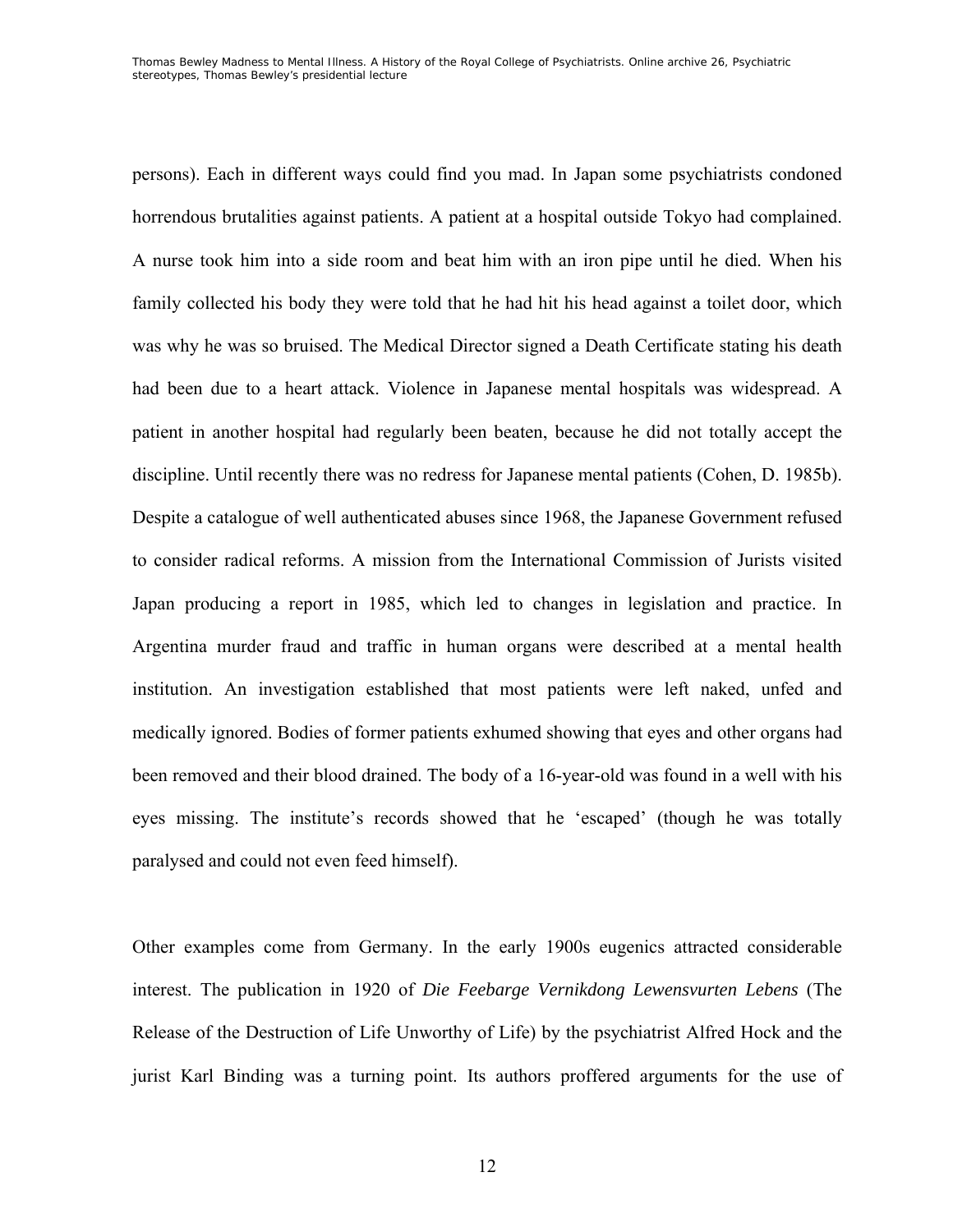euthanasia of the chronically mentally ill and the mentally retarded. Such 'scientific' propositions blended later with Hitler's racial doctrines. This led to compulsory sterilisation of around 300 000 psychiatric patients. The next phase was so-called 'mercy-killing' of those similarly afflicted. The physician's contribution was central. He selected suitable patients and supervised their gassing by carbon monoxide. When this ceased in 1941 at least a quarter of a million patients had been killed. The medical programme ended, but not the use of the procedures. The psychiatric hospitals were the forerunners of Auschwitz, Treblinka and Chełmno. The physician provided continuity with his expertise in killing. The victims changed to the Jew, the gypsy and 'other sub-humans' (Bloch, 1987; Lifton, 1987). Doctors in Chile (as documented by Amnesty International) served as torturers; Japanese doctors performed medical experiments and vivisection on prisoners during the Second World War. White South African doctors falsified medical reports of blacks tortured or killed in prison; American physicians and psychologists (employed by the CIA) were involved in unethical medical and psychological experiments involving drugs and mind manipulation; finally the authorities in Northern Ireland used methods of interrogation including 'white noise' (methods later described as torture). They must have taken medical and psychological advice about the procedures.

Sexual contact between doctor and patient is explicitly prohibited by the Hippocratic oath and other codes of ethics, but some psychiatrists have become sexually involved with their patients and in the USA professional liability insurance carriers have noted a sharp increase in the number of malpractice claims for sexual misconduct by psychiatrists. In a nationwide survey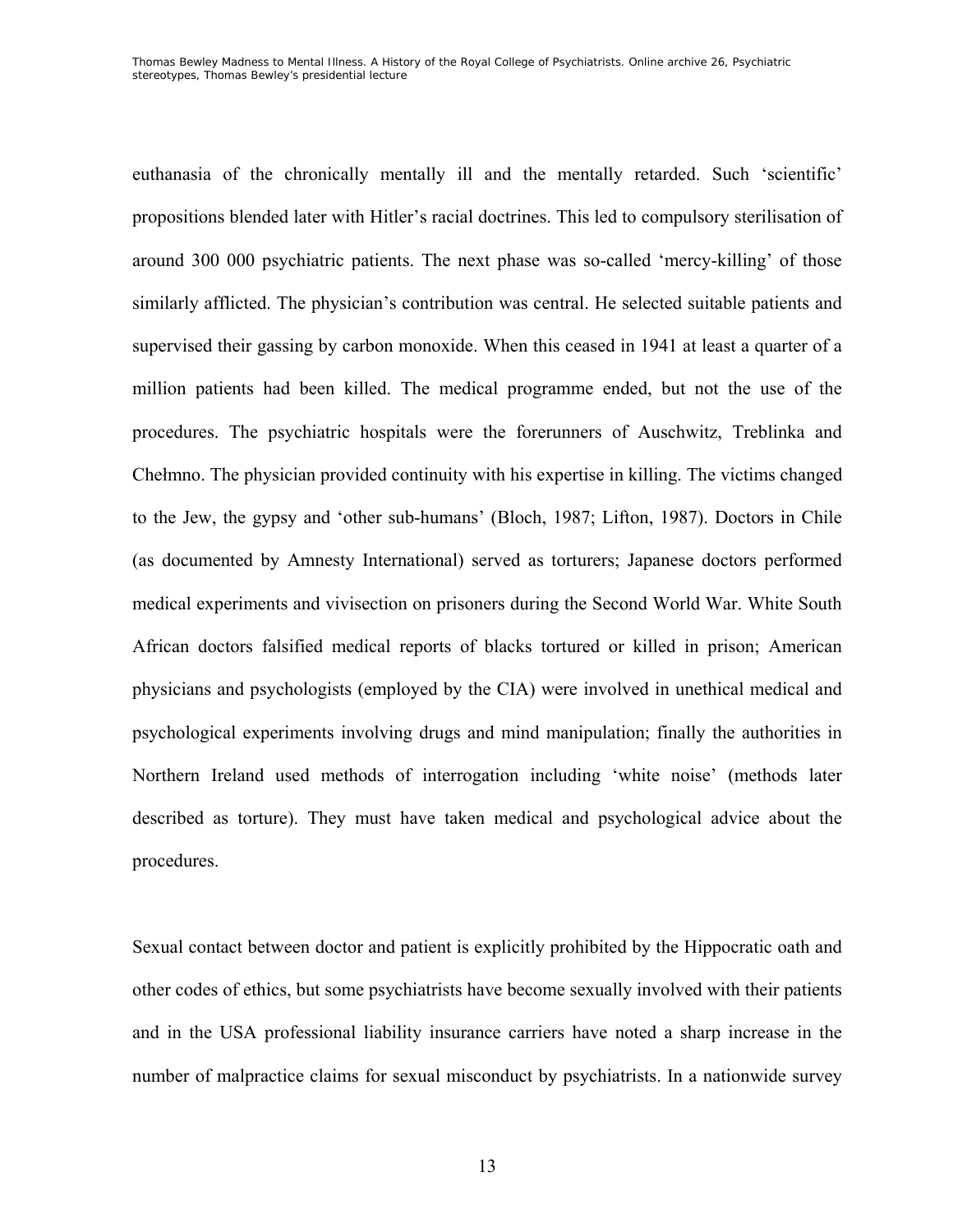of US psychiatrists, 7% (1,057) of the male and 3% of the female respondents acknowledged sexual contact with their own patients. Eighty-eight percent of the sexual contacts occurred between the male psychiatrists and female patients. All offenders who had been involved with more than one patient were male. Forty-one percent of the offending psychiatrists sought consultation because of their sexual involvement with patients (Gartrell, 1986). Sexual abuse of patients by professionals has been cloaked in silence and is rarely discussed within the professional community itself. Doctors have been induced to take part in wickedness of all kinds and psychiatrists have been no better than any other group. Their responsibility, however, is very much greater because psychiatric patients are more helpless and psychiatrists have been given much greater control over them.

#### **STEREOTYPES: SAINTLY**

There are some reasons for the belief that some psychiatrists have exceptional insights into the workings of the human mind. This partly stems from the way psychiatrists and psychotherapists work. 'Empathy is the *sine qua non* of psychiatric practice' (Storr, 1986). Psychiatrists must try to have some understanding of the minds of their patients. Thomas Widdows wrote: 'The psychological physician should be a man of the world. He should read internal characters from external signs. He should penetrate at once into the mind and to ascertain with a cautious exactness the ruling passion'. Ernest Von Veuchtersleben (1845) said of the doctor looking after the mentally ill: 'He must be able to obtain influence over the minds of other men, without which mental diseases cannot be successfully treated'. Frank Fish (1967) wrote: 'By means of introspective knowledge of our own behaviour and practical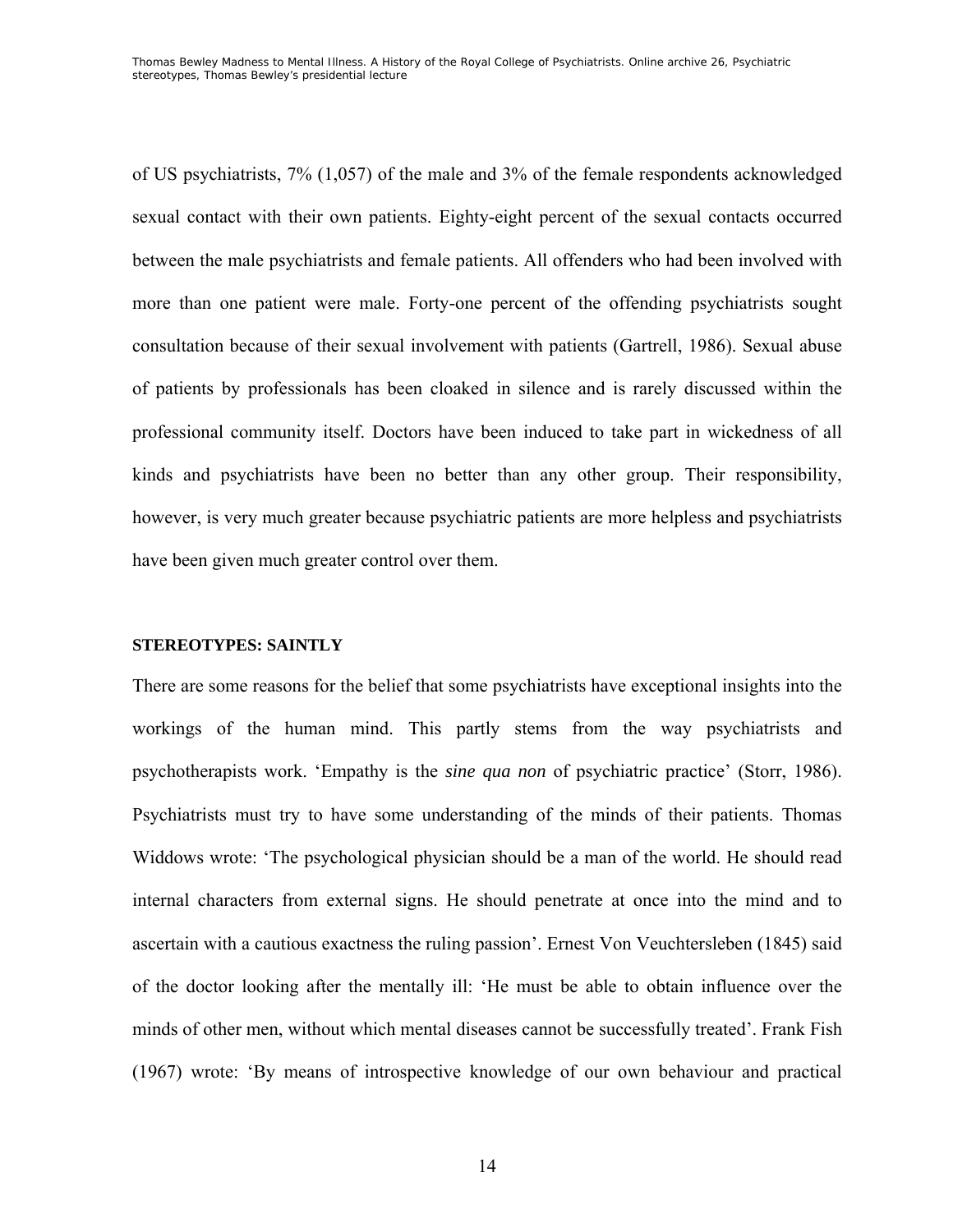experience of the behaviours of others we develop a special body of psychological knowledge which we call 'empathic psychology'. In order to make adequate contact with another person we must think ourselves into his situation and try to understand why he is behaving in a certain way'. Antony Storr (1986) wrote: 'Psychotherapy is an exceedingly odd profession. I don't think it has anything to do with medicine, but I have sometimes been grateful that I was once a well-trained doctor'. Psychoanalysis played an important role in the twentieth century providing a hope that a new way of understanding the mind would lead to possibilities of cure of mental distress. Its adherents became a cult which spread its fame. It was not science-based and slowly turned into a set of beliefs and dogmas which were virtually a religion to some adherents. The views of Sigmund Freud became all pervasive. Michael Shepherd compared Sigmund Freud and Sherlock Holmes, both now mythical figures as contemporary heroes of an ancient legend. He ended his elegant lecture with a quotation from 'The Seven percent Solution' where Watson bade farewell to his Viennese colleague with the highest compliment in his repertoire, 'Freud you are the greatest detective of them all'. Holmes solved criminal cases by finding links between items in the external world (footprints, blood stains, broken locks), while Freud tried to make sense of the mysteries of the mind by connection between events in the inner world of dreams, thoughts and desires (Beveridge,1998).

Karl Popper considered psychoanalysis a 'pre-scientific, metaphysical scheme'. He wrote 'The study of such theories seems to have the effect of an intellectual conversion, a revelation opening your eyes to a new truth hidden from those not yet initiated. Once your eyes were thus opened, you saw new confirming instances everywhere. The world was full of verifications of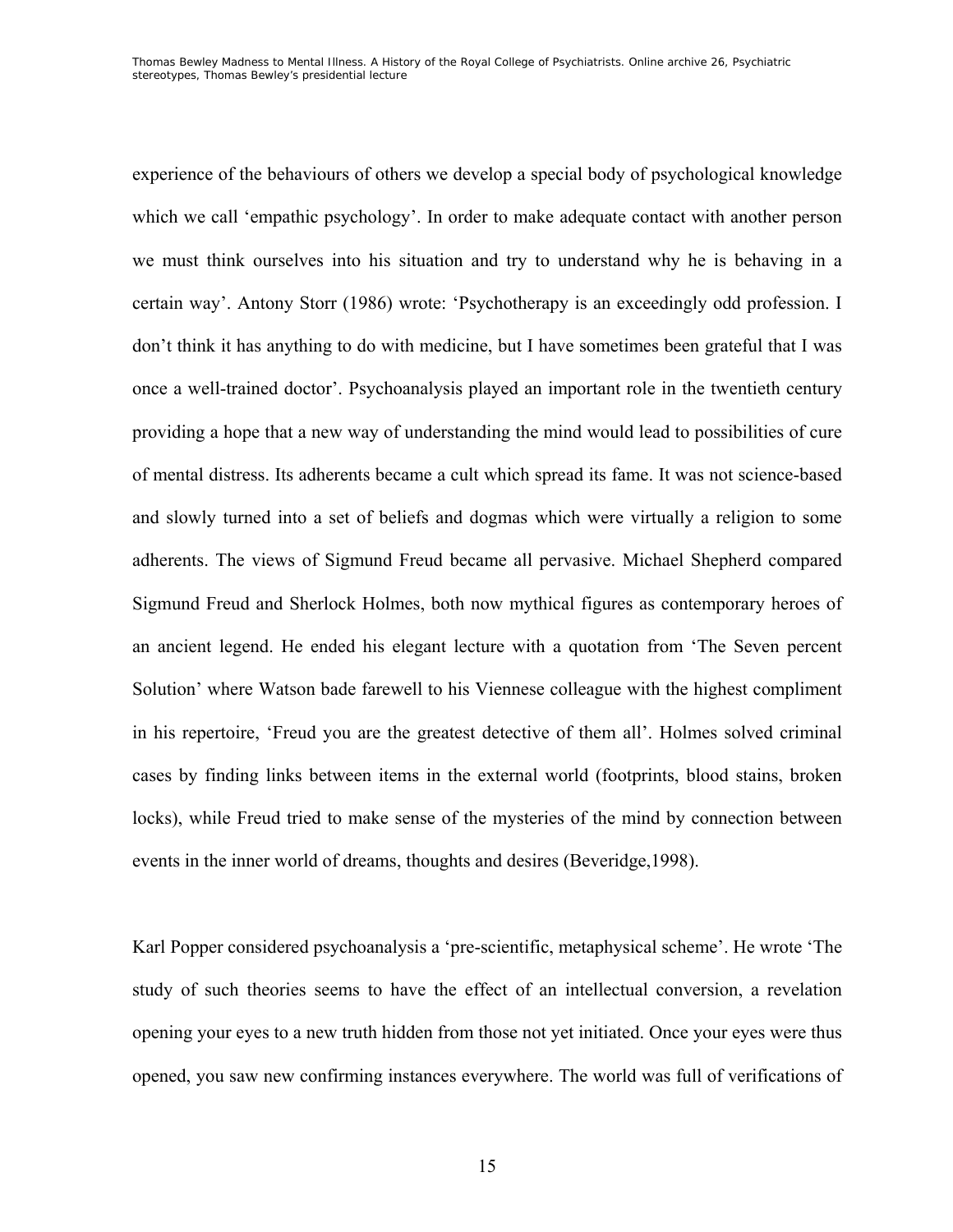the theory. Whatever happened it always confirmed it, thus its truth appeared manifest'. Perhaps the time has come to take psychoanalysis out of medicine and keep it in the pages of the Times Literary Supplement where it now belongs.

Robin Murray (1979) reviewed the passing of the era of psychoanalytical supremacy psychotherapy in the United States which opened exciting yet unpredictable prospects for psychotherapy. The American consumer market abhors a vacuum and as the theoretical foundations of psychoanalysis were decredited so alternative therapies have flourished. 'A great many of us' declared Bishop Latimer in 1552, 'when we be in trouble, or sickness, or lose anything, we run hither and thither to wyssardes, or sorcerers, whom we call wise men… seeking aid and comfort at their hands'. Now they run to practitioners of the newer psychotherapies. Professor Clare reviewed Gestalt, Rolfing, Reichian therapy, sex therapy, EST, holism, Esalen, insight therapies, encounter groups, psychodrama, TA and primal scream therapy. This may partly account for the belief that psychiatrists are odd. ' Most lay people do not know if those practising the more outré therapies are doctors or not' (A. Clare).

### **OTHER REASONS FOR STEREOTYPES**

There has been some basis for the beliefs that psychiatrists may be odd, wicked or healers with supernatural acumen. There are other explanations for these stereotypes which lie in the nature of mental illness. Alan Gregg wrote: 'The most powerful traditions or historical heritages of psychiatry are the horror which mental disease inspires, the power and subtlety with which psychiatric symptoms influence human relations, and the tendency of man to think of spirit as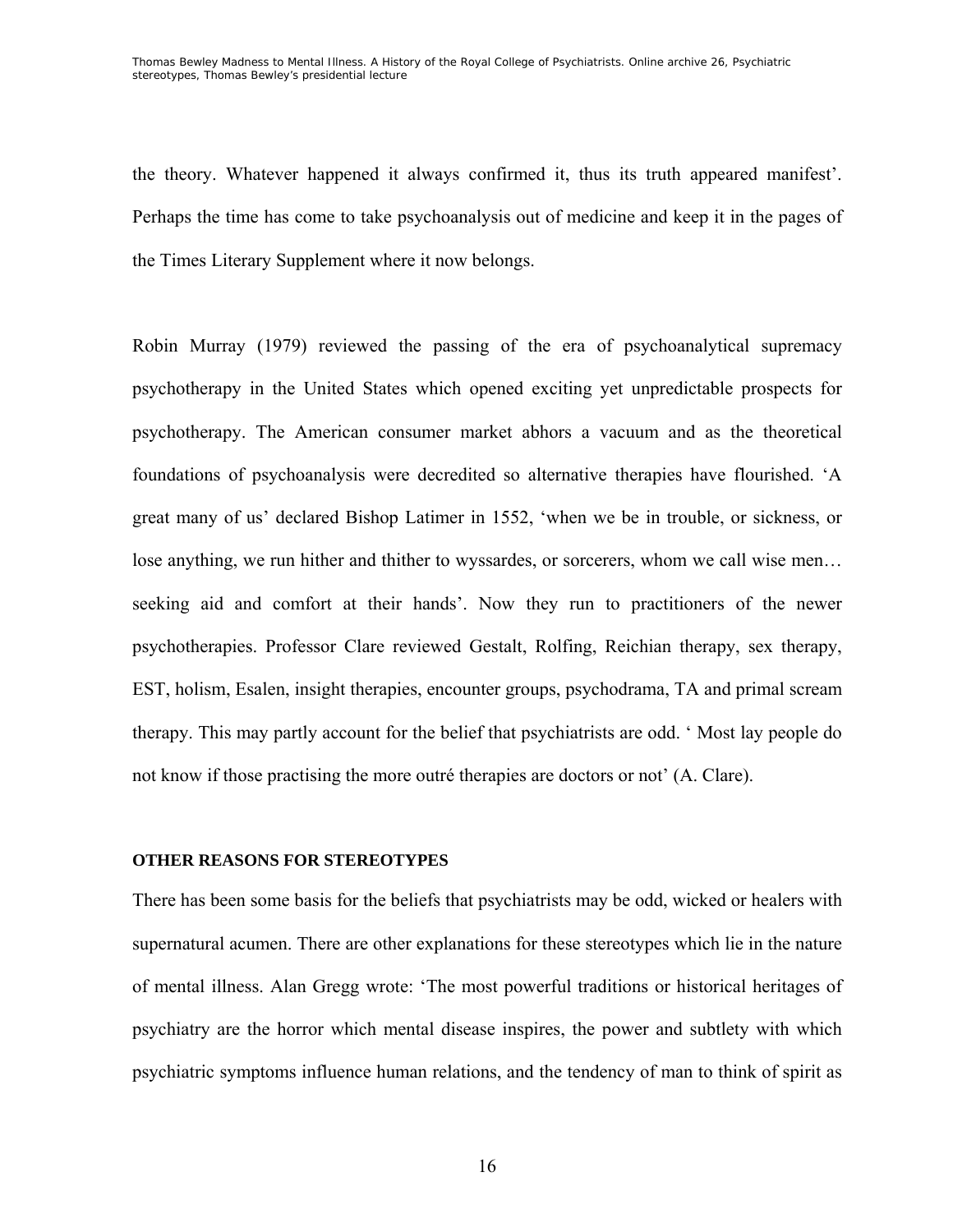not only separable but already separate from body. For centuries the insane were imprisoned or put away with no thought of insanity as a condition directly comparable with other diseases. And when the confinement became kinder  $-$  a relief crystallised in the word asylum  $-$  the insane were still segregated from the rest of society, still feared. No other specialty of medicine has had to rescue its patients from persecution, live with them in social ostracism, restore their capacities and then return them to an environment both exigent and suspicious. Man is always superstitious and irrationally conservative when beset by fear and crisis. It is a wonder that scientific medicine has ever emerged from witchcraft'.

A fear of dangerous behaviour is an element in this fear of mental illness. Another dread is that this might cause changes in behaviour, leading to unbridled or abnormal sexuality or violence. Alzheimer's disease can make a shell or caricature or previous personality with loss of dignity and inability to retain normal autonomy. Mental illness remains feared. Suicide is commoner among psychiatric patients than any other group of patients.

Psychiatrists differ from other doctors as they must treat unwilling patients and at times curtail their liberty. Mental Act Commissions may be large, cumbersome and unduly legalistic and some of its members deeply suspicious of the motives of doctors, but it is necessary to have such bodies. Psychiatrists should always behave with visible rectitude. They should learn from these stereotypes of their profession when recommending hospitalisation or assertive treatments they should remember with what fear and distrust they are typically depicted in films. They should remember the cruelties and neglect of vulnerable patients that has been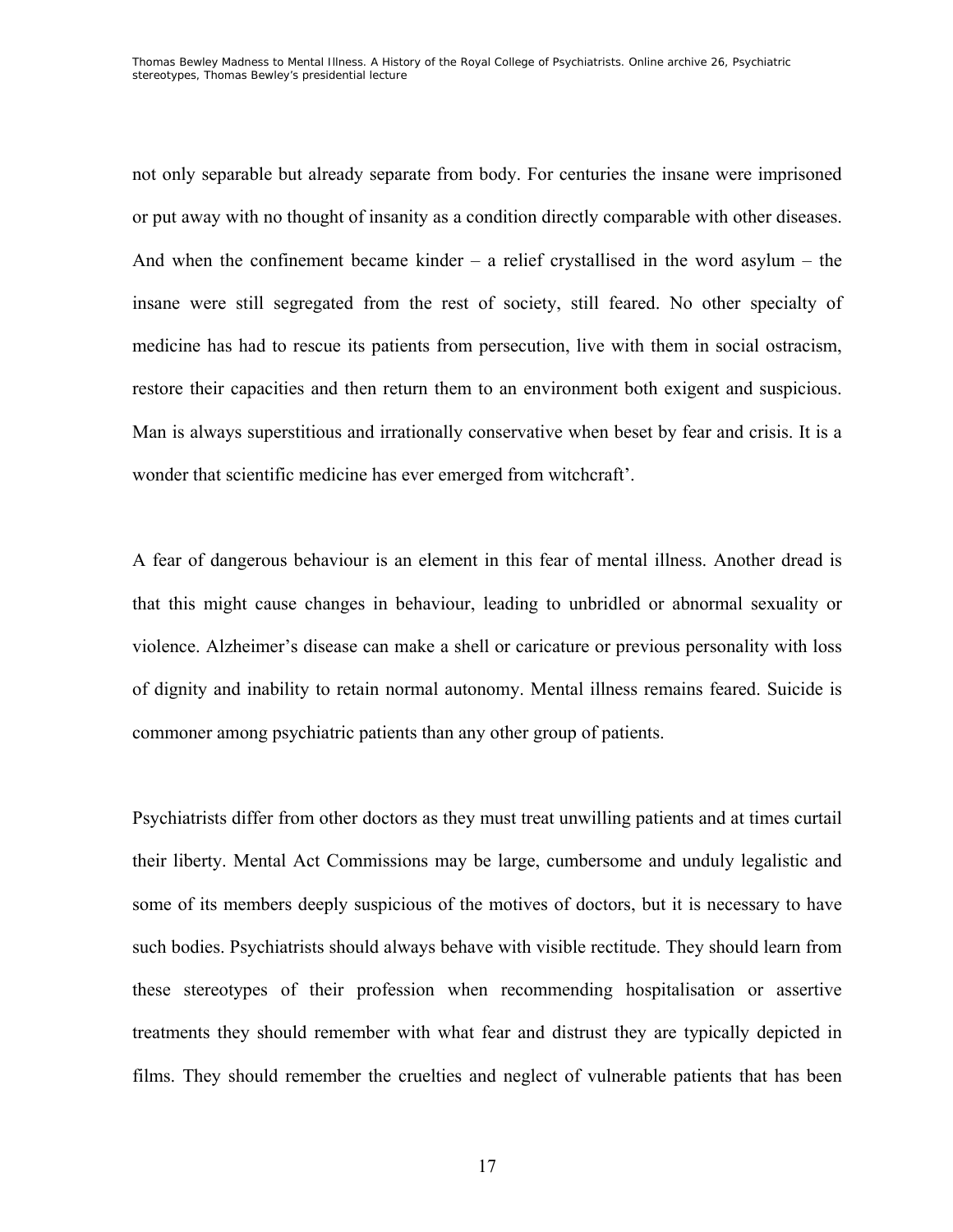perpetrated or condoned by their professional colleagues. They should be aware that patients seek healers. Doctors may be losing the ability to talk to patients. With high technology, diagnostic machinery and the need for haste they place less value on history taking and spend less time talking to patients. Finally, psychiatrists should be clear about their limitations. They do not possess a store of specialised expertise which equips them to engage in all-purpose human engineering. Better training of psychiatrists might improve their image and evade some of the stereotypes.

### **CONCLUSIONS**

Views of psychiatrists as Mad, Bad or Saintly have a long history. These stereotypes are regularly reinforced by books, films and jokes. There is a basis for the stereotypes as psychiatrists have been under trained, behaved badly and have unwisely expanded the boundaries of the subject. Despite this the probable reason for the stereotypes is the nature of mental illnesses, the most frightening and fearful of all illnesses. Properly trained psychiatrists need to be aware of the stereotypes and the reasons for them.

#### **References**

American Psychiatric Association (1985) *The Principles of the Medical Ethics with Annotations especially applicable to Psychiatry* (C 1985 Ed) APA.

Appleby, L. (1991) Psychiatry and the Media: Hating Heroes. *Psychiatric Bulletin*, **15**, 590–591.

Bloch, S. (1987) Lethal Practice. *Times Literary Supplement*, June 12, 625.

Bukovsky, V. & Gluzman, S. (1977) *A manual on psychiatry for dissenters. Appendix vi in Russia's Political Hospital. The Abuse of Psychiatry in the Soviet Union*, pp. 419–440. Victor Gollancz.

Clare, A. & Thompson, S. (1981) *Let's talk about me*. British Broadcasting Corporation.

Cohen, D. (1985) Nippon Nasties. *Psychology News*, **42**, 3–5.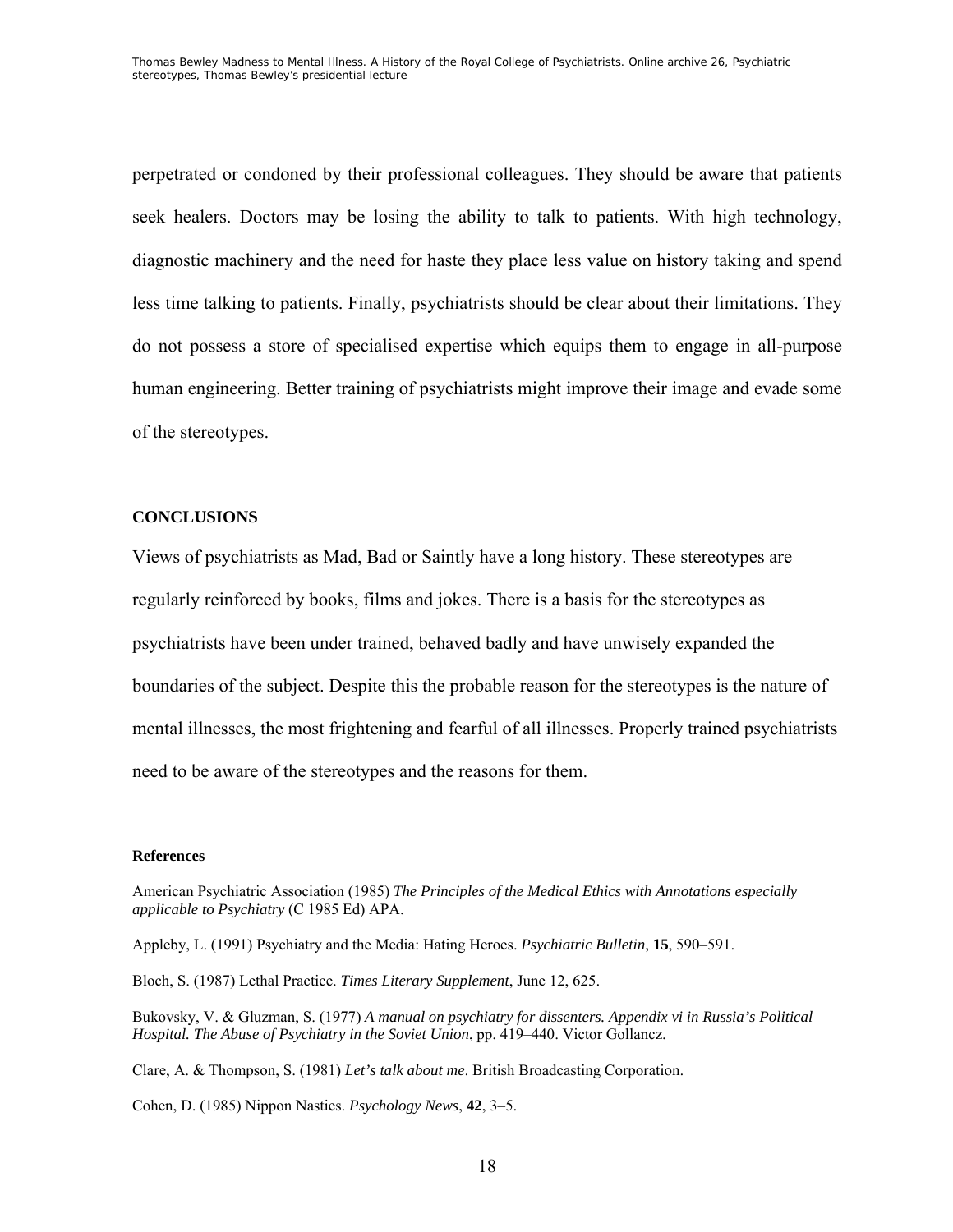Cohen, D. (1985) *Institute of Pain*, pp. 120–128. Harpers & Queen.

Curran, D. (1951) Psychiatry Ltd. *Proceedings of the Royal Society of Medicine*, **41**, 105–108.

Fish, F. (1967) *Clinical Psychopathology: Signs and Symptoms in Psychiatry*, p. 3. John Wright.

Furnham, A.F. (1986) Medical students' beliefs about nine different specialities. *BMJ*, **293**, 20–27.

Gartrell, N. *et al* (1986) Psychiatrist-Patient sexual contact: results of a national Survey 1: Prevalence. *American Journal of Psychiatry*, **143**, 1126–1131.

Gregg, A. (1944) A critique of psychiatry. *American Journal of Psychiatry*, **101**, 285–291.

*The Guardian*, 14 April 1992, Patients killed for organs, p.10.

Harding, T.W., *et al* (1985) *Human Rights and Mental Patients in Japan*. International Committee of Jurists.

Hare, E.H. (1962) Masturbatory Insanity: the History of an Idea. *Journal of Mental Science*, **108**, 1–25.

Harris, C. M. (1981) Medical stereotypes. *BMJ*, **283**, 1676–1677.

Kessel, N. (1980) Beknighted Psychiatrists. *Lancet*, **20/27**, 1357–1358.

Latimer, Bishop (1522) Sermon Lincs V (1562) in Murray's Oxford English Dictionary.

Lifton, R.J. (1987) *The Nazi Doctors: a Study of the Psychology of Evil*. MacMillan, Basic Books.

McKenzie, K. (1994) Dr Who. *Psychiatric Bulletin*, **16**, 231–232.

McIntoch, J. T. (1953) Mind Alone. *Galaxy Science Fiction*, **6**, 4–54.

Maudsley, H. (1868) Illustrations of a Variety of Insanity. *Journal of Mental Science*, **14**, 149–162.

Meehan, M. C. (1964) Psychiatrists portrayed in fiction. *Journal of the American Medical Association*, **188**, 183– 186.

Murray, R. (1979) A Reappraisal of American Psychiatry. *Lancet*, **3**, 255–258.

O'Shea, B. & Gennis, A. (1983) ECT: Lay attitudes and experiences – a pilot study. *Irish Medical Journal*, **76**, 40–43.

Paul, D. A. (1980) Responsibility. *Psychiatric Bulletin*, **10**.

Reed, G. (1968) *Best Psychiatric Jokes*. Wolfe Mini Ha-Ha Books.

Rees, W. L. (1976) Stress Distress and Disease. *British Journal of Psychiatry*, **126**, 3–18.

*Roget's Thesaurus of English Words and Phrases*. New Edition 1982. Editor Lloy S M. Longman (1982)

Roth, M. (1972) Psychiatry and its Critics. *Canadian Psychiatric Association Journal*, **17**, 343–350.